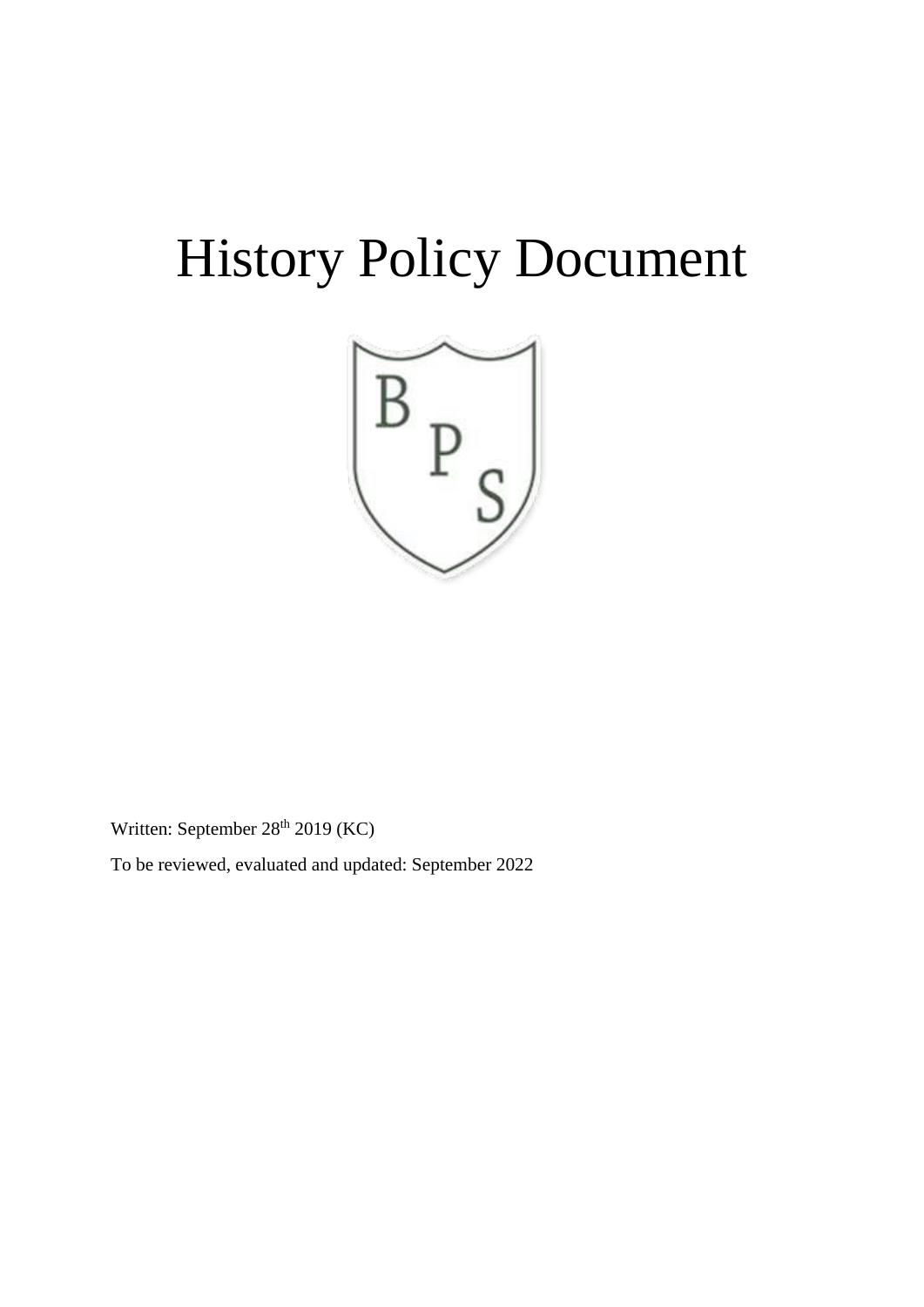## **Introduction**

This policy document sets out the curriculum intent, implementation and how impact will be measured for history. At Burnside Primary School, believe that History makes a valuable and distinctive contribution to pupils' education. Learning about the past and the methods used to study sources and draw conclusions helps pupils understand and contribute to the world in which they live.

## **History Curriculum Intent**

It is intended that by the end of Key Stage 2, our children will have developed their skills as historians alongside their knowledge of historical periods. At Burnside Primary School, we recognise the inextricable links between skills and knowledge and will develop the two strands side by side. We recognise that knowing more and remembering more means we can do more and this is value at the core of all of our teaching. Our children will leave our school as critical thinkers who will analyse the validity of sources they read and be inquisitive about artefacts they have the opportunity to observe. Children will be given the chance to repeat their application of key history skills from unit to unit and also given the opportunity to revisit knowledge through historical links on their timelines, making historical comparisons with time periods already studied and also post learning activities to revisit learning. The history curriculum will support children:

- $\triangleright$  To develop a sense of identity through learning about their family, the development of their community, Britain, Europe and the world.
- $\triangleright$  To know what is involved in understanding and interpreting the past.
- $\triangleright$  To develop a range of skills necessary for historical enquiry and interpretation.
- $\triangleright$  To arouse an interest in the past and an appreciation of human achievement.
- $\triangleright$  To understand the present in the light of the past; the influence that events in the past have in shaping the present.
- $\triangleright$  To develop their knowledge and understanding of major issues and events in the history of their own country and others.
- $\triangleright$  To acquire a chronological structure and language in order to provide a frame-work for understanding the past.
- $\triangleright$  To understand the difference between the past and present and that people of other times and places may have held different values and attitudes from ours.
- $\triangleright$  To enrich other areas of the curriculum.

Throughout their time at Burnside Primary School, pupils will explore a wide range of aspects of history. These aspects can be seen as historical skills, concepts, and attitudes and values.

| <b>Skills linked to</b> | <b>Concepts linked to</b>    | <b>Attitudes and Values</b> |
|-------------------------|------------------------------|-----------------------------|
|                         |                              | linked to                   |
| Observation             | Chronology                   | Empathy                     |
| Sequencing              | Change and continuity        | Tolerance                   |
| Questioning             | Interpretation               | Respect                     |
| Understanding           | Similarities and differences | Curiosity                   |
| Enquiry                 | Knowledge                    | Points of view              |
| Reasoning               |                              | <b>Bias</b>                 |
| Explaining              |                              |                             |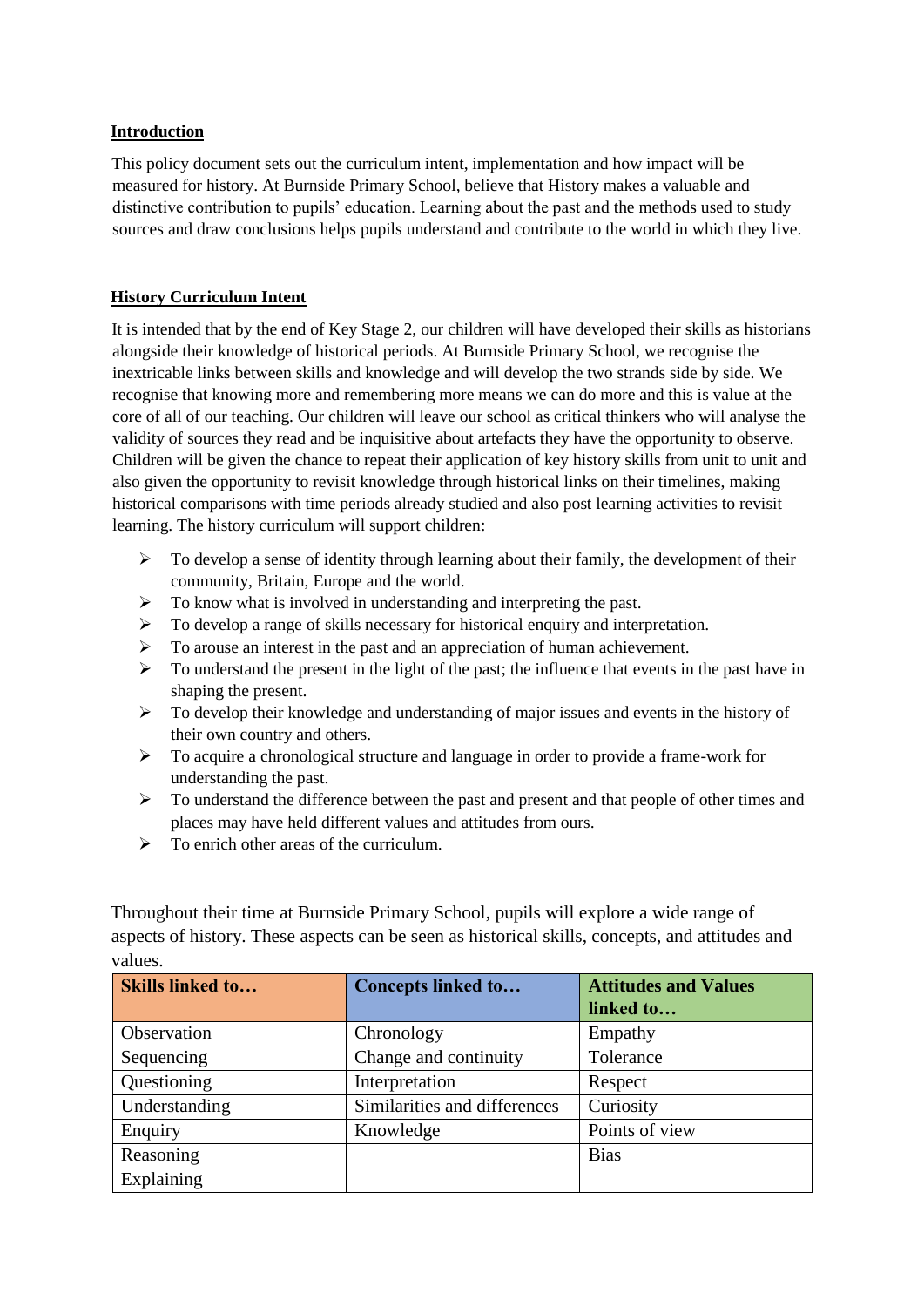# **Chronology**

There is a strong focus on developing pupils' sense of chronology throughout the curriculum so that they can make connections within and across the areas studied. In Upper Key Stage 2, pupils follow a diachronic theme of 'War', allowing them to see comparisons and differences as well as a' big picture' of the past. This approach, of making links between different times in the past, provides pupils with a strongly based structure or framework through which to develop their understanding. In Year 3, for example, pupils will have the opportunity to compare images of bronze artefacts from the Bronze Age and Ancient Egypt. In Year 5, pupils investigate the legacy of the Greeks and how they have influenced our lives today. In Year 4, pupils study the Romans and then Invaders and Settlers, enabling them to see the legacy that the Romans left behind. Individual timelines are fixed into the cover of the KS2 exercise books in order to develop chronological knowledge over time and enable pupils to place events and people in relation to others.

# **Key Stages**

In the **Early Years**, the emphasis is on the pupils and the experiences they bring. History is taught through 'Understanding of the world.' Simple time vocabulary is introduced and the focus will be on artefacts and images that pupils can handle and discuss.

At **Key Stage 1**, the curriculum is based around themes enabling teachers to meet the requirements to compare significant people and events across time. The four main areas covered are:

- Changes within living memory (houses and homes, seaside)
- Events beyond living memory (Great Fire of London )
- Significant individuals (Flight, Grace Darling, Guy Fawkes)  $\Box$  The local area

It is hoped that this learning will begin with pupils and then expand to their knowledge of the time period of their parents and grandparents. Once the concept of 'past' is grasped, pupils in Key Stage 1 will then begin to focus on significant events and people beyond living memory.

At **Key Stage 2**, in order to ensure that the integrity of history is not compromised, history is taught as a separate subject. This ensures full coverage of the skills and experiences that we want our pupils to have. In mapping out the units at Key Stage 2, we have considered the following:

• Chronology

We have chosen to follow a chronological order where possible; however. the teaching of the Greeks and associated skills (such as legacy) are more suitable to Upper Key Stage 2.

• Thematic Unit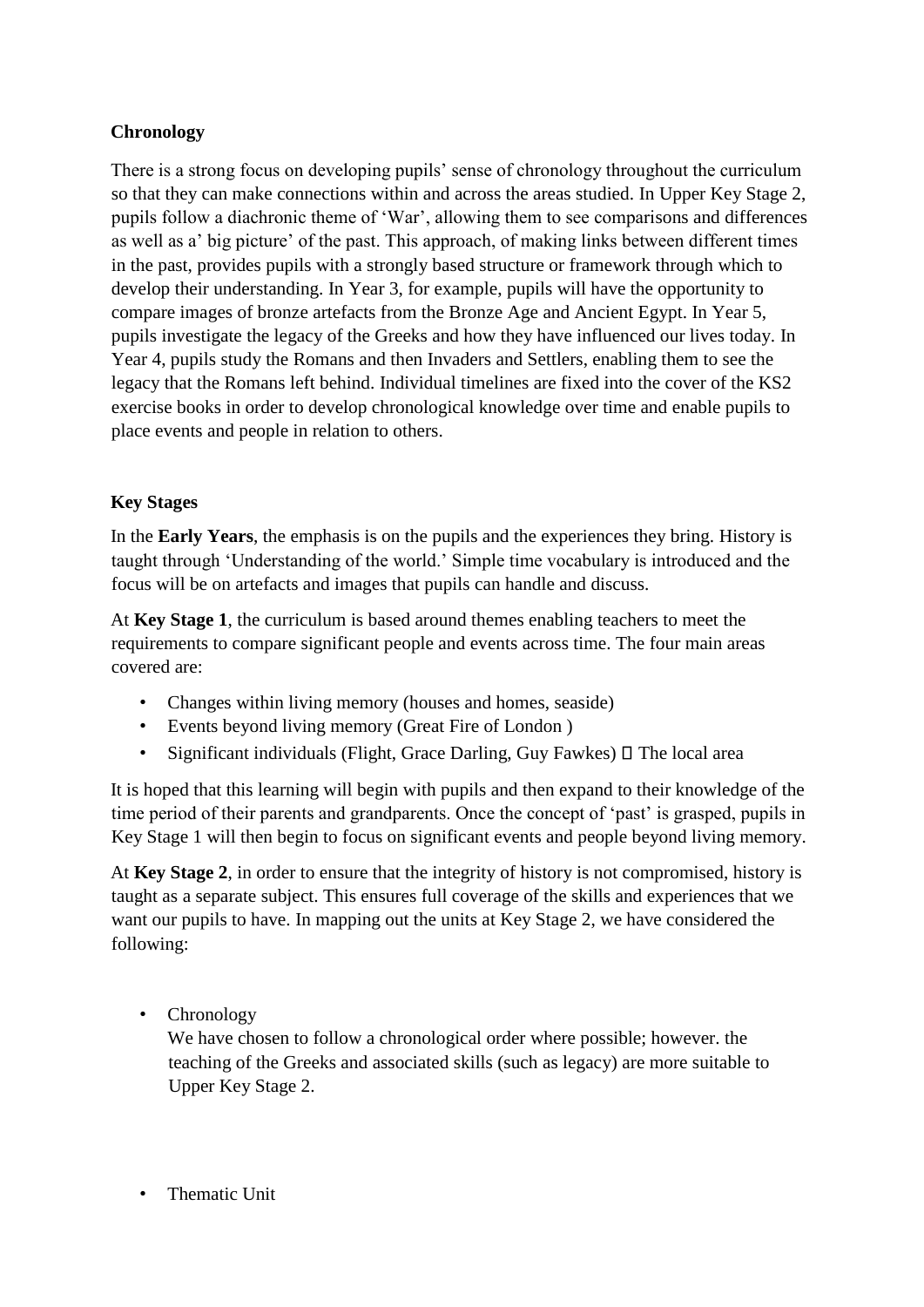The long term diachronic or thematic unit is taught in Year 6, as it allows pupils the opportunity to make links, look back and make connections with earlier units.

• Local History

Pupils in Year 1 will investigate our locality in the past, while pupils in Year 3 will find out about how our locality has changed since the school was built. In Year 6, pupils will cover local history within their unit of WW2, thus tailoring pupils' learning of history to local circumstances.

• In-depth studies

Some units are taught in-depth for a longer time and over a longer period. These units were chosen because:

-they focus on the development of key skills (the legacy of the Greeks)

-have links to our locality (Romans, WW2)

-are enjoyed by our pupils and cross over other periods, thus enabling pupils to make connections and compare similarities and differences. (Ancient Civilisations)

# **Units taught at Key Stage 2**

Year 3: Stone Age to Iron Age gives an overview of this very long period in time with pupils focusing on the two concepts of change and continuity. This then allows comparison with the Ancient Civilisations which is covered in depth. Pupils will also complete a shorter unit focusing on how their locality has changed since 1877.

Year 4: Roman Britain looks closely at the reasons for the expansion of the Roman Empire and why it came to an end. The Invaders and Settlers are combined into one longer in-depth unit and focuses on causation-why different groups of people came to Britain.

Year 5: Pupils will explore why Ancient Greece has had such a long lasting legacy, as well as ideas, beliefs and attitudes, focusing on the role of women. Pupils then compare the technological works of a range of famous architects and scientists who shaped our history. They draw upon their knowledge of inventors from KS1 in order to gain depth and chronology of study.

Year 6: An in-depth unit on conflict (including WW2) allows pupils to develop an awareness of evidence through propaganda, as well as investigating life in our locality. A local study allows the children to explore the changes and effects of these upon the local area through the ages.

*See Appendix 1 for End of Year Key Skills and Knowledge for each year group and Long Term Plan on the website.*

# **Implementation**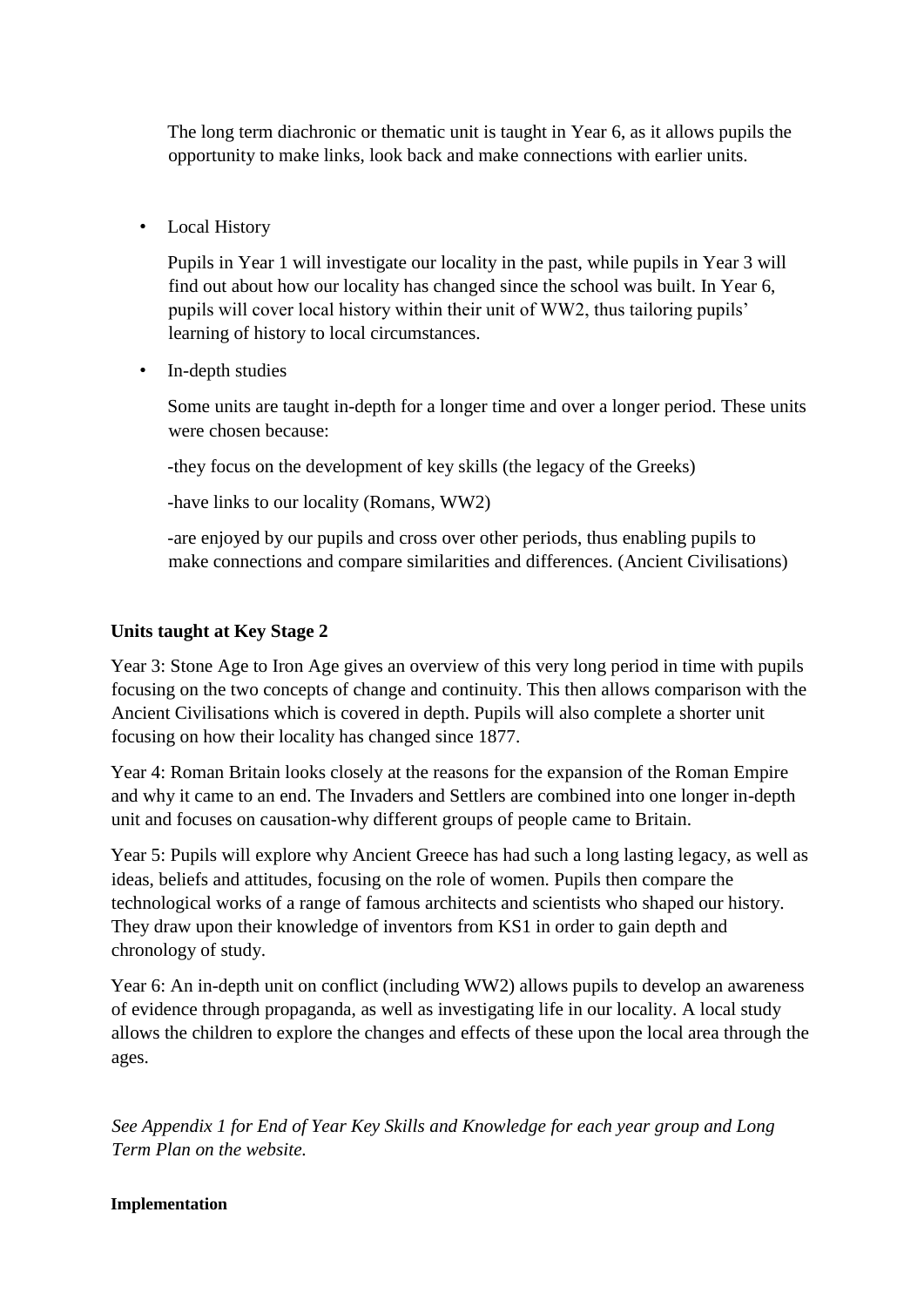# **Equality and Diversity**

It is the responsibility of all teachers at Burnside Primary School to ensure that all pupils, irrespective of ability, race, gender, age, faith, sexual orientation, and disability are given full access to the history curriculum and make the greatest possible progress in accordance with recent legislation.

The history programme of study enables pupils to understand that Britain's rich cultural heritage can be further enriched by the multi-cultural British society of today. British values of democracy, rule of law, individual liberty, mutual respect and tolerance of different faiths and beliefs are integrated into the Curriculum according to the 2011 Prevent Strategy.

# **Teaching and Learning**

At Burnside Primary School, we use a variety of teaching and learning styles in history. We utilise whole class teaching methods and combine these with enquiry-based research activities. Key questions will introduce every activity. Pupils will work individually, in pairs, in groups and as a class. To ensure we meet the needs of all learners, lessons may be differentiated using resources, careful questioning, expected outcome or support from peers/adults.

We believe our pupils learn best when they have a 'hook' to stimulate their curiosity in a unit. These 'hooks' may be:

- Artefacts, with which pupils can handle, discuss and generate questions about.
- Trips to local museums and places of interest.
- Visitors who can talk about their own experiences of the past  $\Box$  Historical actors

In addition to these activities, pupils will also have the opportunity to:

- Use secondary resources such as books and photographs
- Use drama to act out historical events
- Undertake fieldwork activities
- Use the internet for research purposes

# **Flashbacks**

Flashback sheets are used to repeat and revisit key information. They may be used to recall facts or they may be used to make quick and simple comparisons between the current time period being studied and a previous time period.

# **Displays**

- A large timeline will be displayed in each classroom with arrows pointing to the time periods the children have studied
- Key vocabulary from the ladder will be displayed in the classroom
- A history topic display will be displayed with key questions, key information and children's comments and work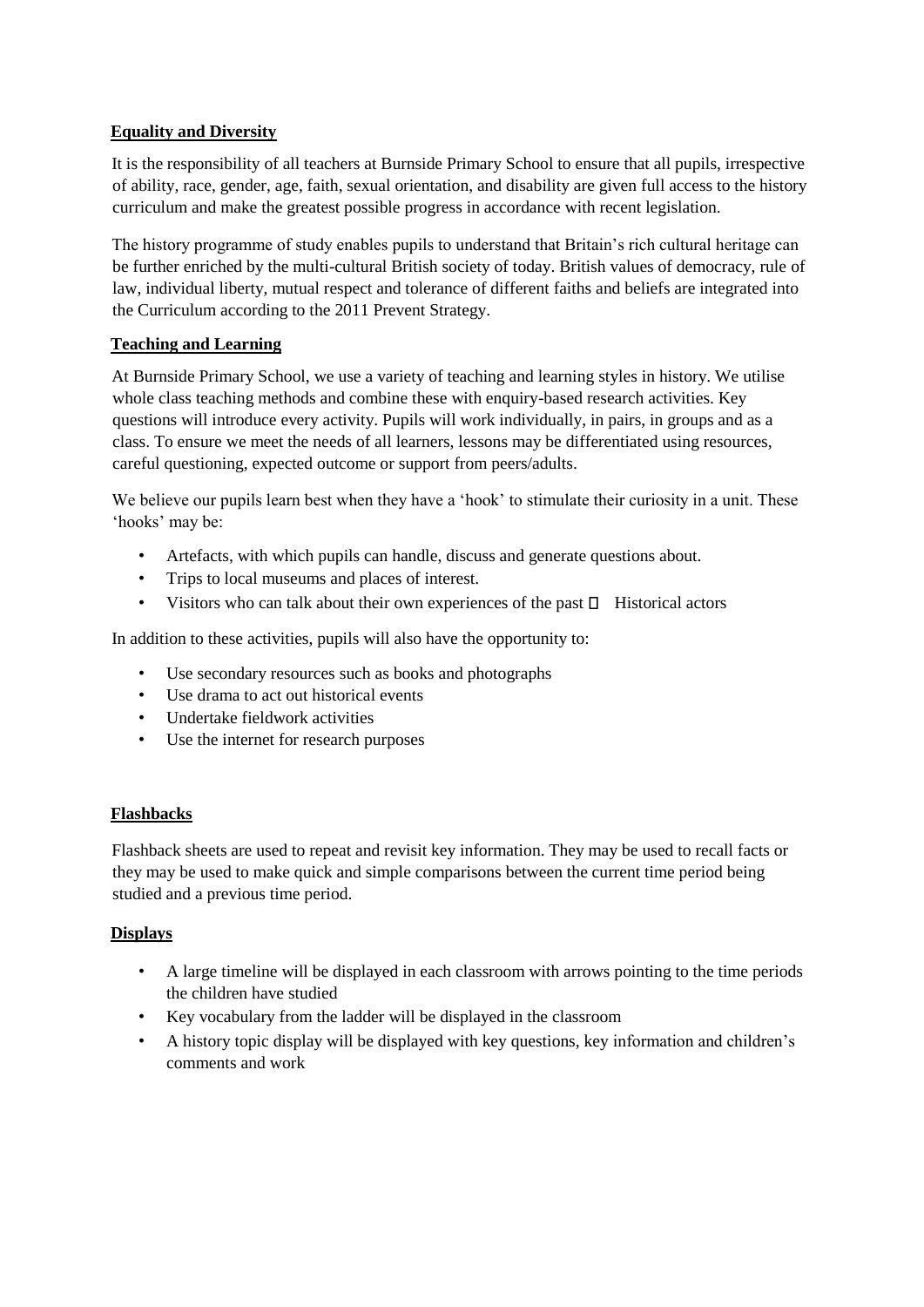# **Assessment and Recording Recording**

#### **and evidencing**

- A timeline is fixed in the front of the history jotter of every child in order to record their history journey through out their time at Burnside.
- The jotters will show evidence of at least six independent tasks throughout each unit including a longer, open ended task for the final piece of writing
- The jotters will show evidence of a range of task which build upon a range of skills. At Burnside Primary School, we recognise that there is certainly a place in History for short, closed, knowledge building activities but also that children must be exposed to open ended task which allow them to build independent skills
- Where the activity has been practical, teachers will photograph the activity and ask children to write a short explanation of what they have learned to accompany it. If this is not appropriate (due to the age or ability of the child), the teacher may write a short explanation of the learning which has taken place. Alternatively, the activity may be recorded in the class History floor book.
- 'Touch marking' is used by teachers or pupils for closed tasks
- Ouality marking is used at the end of the unit when children are required to draw upon all of their knowledge and skills to answer a question about the topic. The answer to this question could be as part of a presentation, an ICT based project or a piece of writing.

## **Impact**

The broad and balanced History curriculum at Burnside Primary School allows learners to acquire a detailed knowledge and develop transferable skills which prepares them for the next stage in their education and for adult life. Attainment and progress in History is evidenced in exercise books and also in displays around school.

#### **Assessment**

At Burnside Primary School, assessment is integral to the teaching process. Assessment is used well to help learners embed and use knowledge fluently or to check understanding and inform future teaching. It also allows us to judge the progress that pupils have made in historical understanding. In order to make an assessment of an activity, we need to be clear about the purpose of the activity and of the evidence that we expect to see in order to know whether pupils have achieved the expected aim. Assessment also allows us to identify those pupils who need additional support, evaluate the effectiveness of our strategies and improve our teaching.

In order that we can make accurate assessments of our pupils, it is important that teachers build up knowledge of the progression of the key concepts and processes in history as expectations for what pupils can achieve will be different for pupils in different year groups.

Assessment is best judged over time. Teachers therefore need to identify opportunities within their planning that allow pupils to demonstrate their understanding. Historical understanding can be assessed through a variety of tasks, such as art, diagrams, role play and writing.

At the end of each unit, the teacher will make an overall assessment based on the key concepts and processes identified in his/her planning. Pupils will be assessed as having met the intended objectives, working towards them or exceeded them. Teachers will refer to the progression in the history skills document to support them in making judgements. This information will be added to i-Track.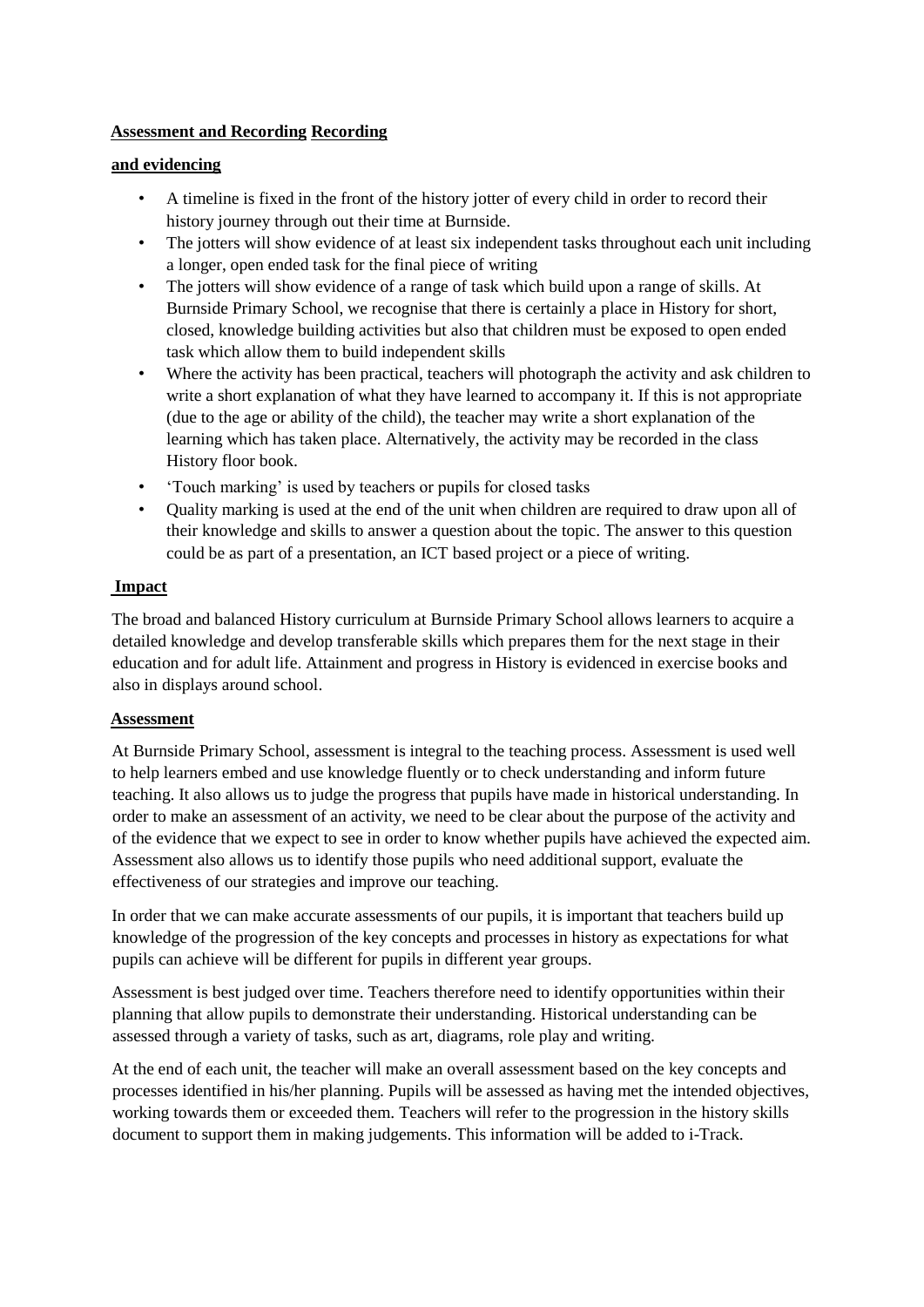# **Role of the Subject Co-ordinator**

The history co-ordinator will monitor the implementation of this policy and review and amend it as necessary. Monitoring of standards in history will be undertaken through:

- Observation of lessons
- Scrutiny of pupil jotters
- Discussion with pupils
- Moderation of pupil work

The history co-ordinator will also be responsible for reporting to the Governing Body on standards and developments in history on an annual basis. A subject improvement plan will detail steps needed to progress standards in history. This will be updated termly and reviewed annually.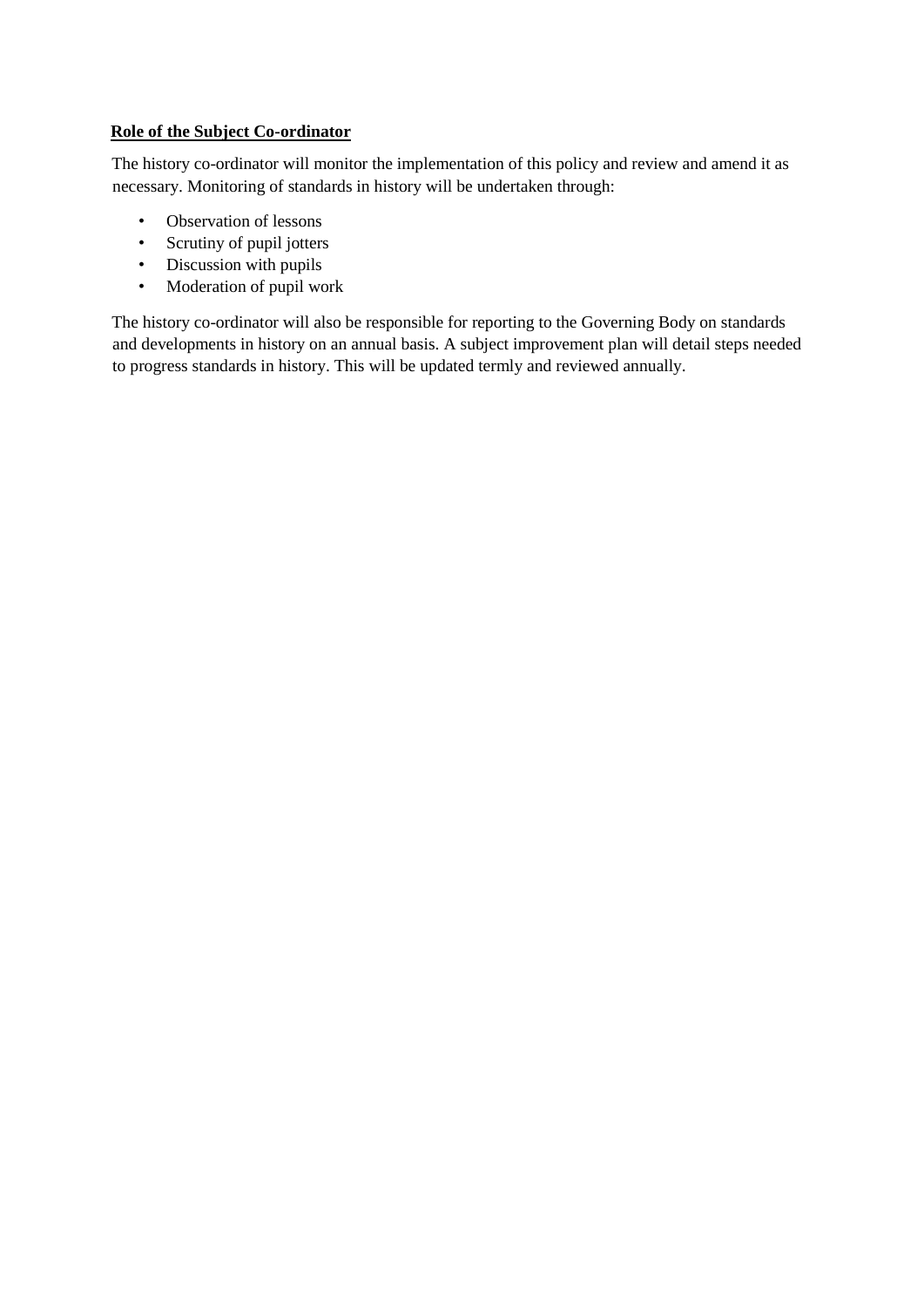# **APPENDIX 1 End of Year**

# **Expectations Summary** *By the end of*

*Year 1 children will:*

| <b>Skills</b>                                     | Knowledge                                                  |
|---------------------------------------------------|------------------------------------------------------------|
| Sequence more than three life events              | Name three castles in England                              |
| Match objects to people from different periods in | Recognise and name three members of the                    |
| history                                           | Royal family including Queen Elizabeth II                  |
| Understand that historical events impact upon the | Name the main parts of a castle including                  |
| modern world                                      | turret, castle wall and drawbridge                         |
| Understand and discuss the past                   | Explain the location of castles                            |
|                                                   | Have visited an English castle                             |
|                                                   | Draw comparisons between toys now and in<br>the past       |
|                                                   | Know key differences between houses now<br>and in the past |
|                                                   | Talk about women who shaped the past                       |

*By the end of Year 2 children will:* 

| <b>Skills</b>                                   | Knowledge                                        |
|-------------------------------------------------|--------------------------------------------------|
| Compare two sources from the same event         | Recognise why people did things, why events      |
|                                                 | happened and what happened as a result           |
| Sequence artefacts and events within and beyond | Know the main events which led to the Great      |
| living memory on a timeline.                    | Fire of London                                   |
|                                                 |                                                  |
| Identify similarities and differences between   | Know about at least one other major event in     |
| events and people in the past and modern day    | History                                          |
| comparisons                                     |                                                  |
|                                                 |                                                  |
|                                                 |                                                  |
|                                                 | Understand how interventions have impacted       |
|                                                 | on our lives today                               |
|                                                 | Explain in detail the series of events which led |
|                                                 | to a famous invention                            |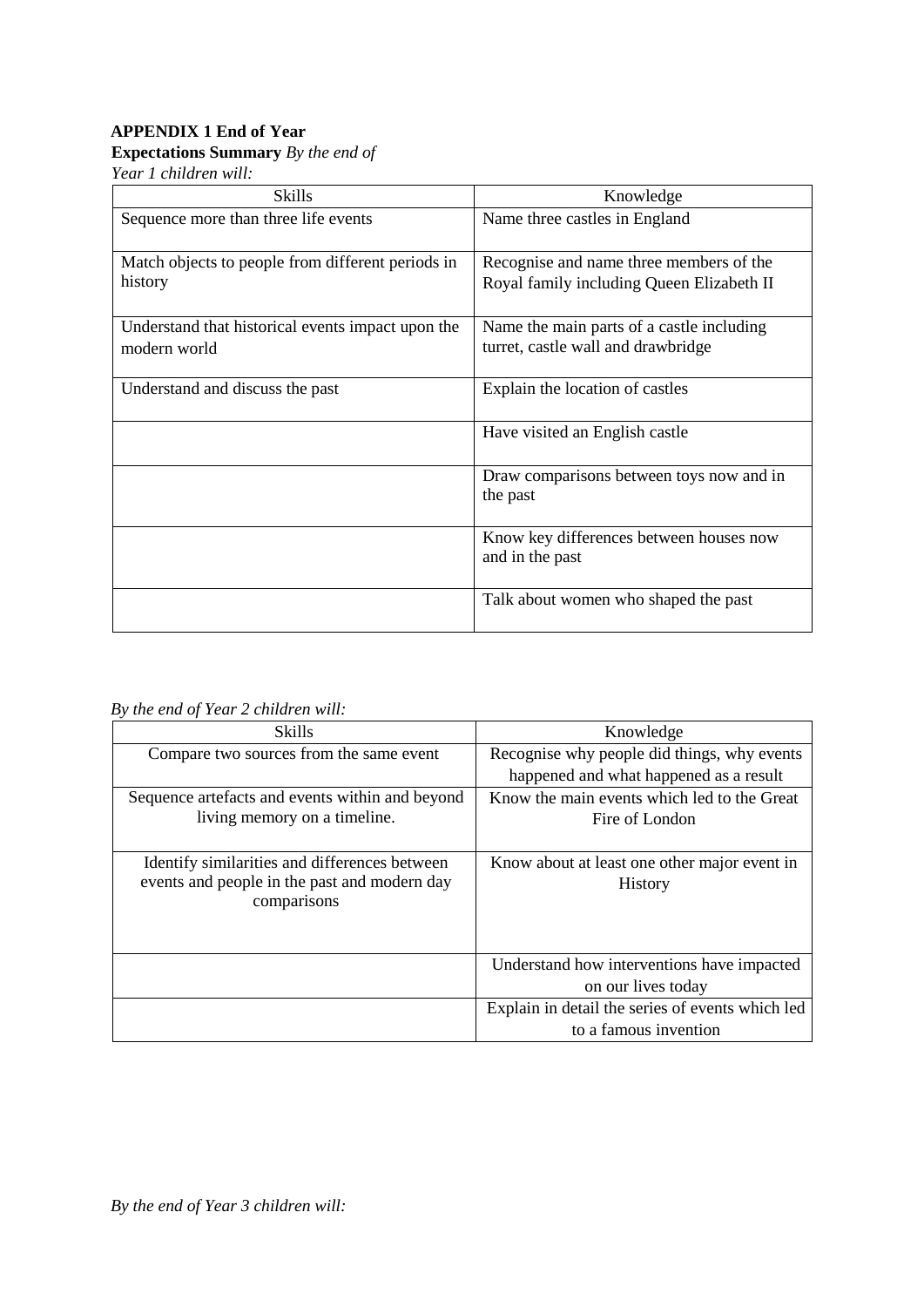| Skills                                                                      | Knowledge                                                                 |
|-----------------------------------------------------------------------------|---------------------------------------------------------------------------|
| Sequence events, sources and artefacts                                      | Know the three sub periods of the Stone Age                               |
| Identify reasons for actions                                                | Understand the key factors affecting survival                             |
|                                                                             | during the Stone Age period                                               |
| Identify and give reasons for the different ways<br>the past is represented | Describe the significance of pyramids during a<br>set time period         |
| Compare and evaluate different sources                                      | Know similarities and differences between the<br>Mayans and Ancient Egypt |
|                                                                             | Identify the main changes in the locality through                         |
|                                                                             | time                                                                      |

# *By the end of Year 4 children will:*

| <b>Skills</b>                                    | Knowledge                                        |
|--------------------------------------------------|--------------------------------------------------|
| Sequence events, sources and artefacts within    | Know some major achievements and legacies        |
| and beyond the period studied                    | from the Roman Period                            |
| Look for links and effects of events and actions | Know key facts from an event during the          |
| in a given period of history                     | Roman period                                     |
|                                                  |                                                  |
| Explain why particular events in history         | Recall the main factors of the Romanisation of   |
| occurred                                         | <b>Britain</b>                                   |
|                                                  |                                                  |
| Identify how historical actions impact upon our  | To know the main characteristics of the invaders |
| lives today                                      | and settlers (Normans, Vikings, Anglo-Saxons)    |
| Choose relevant information to answer a key      | To know about a key area/event in the time       |
| question                                         | period and its impact on our lives today         |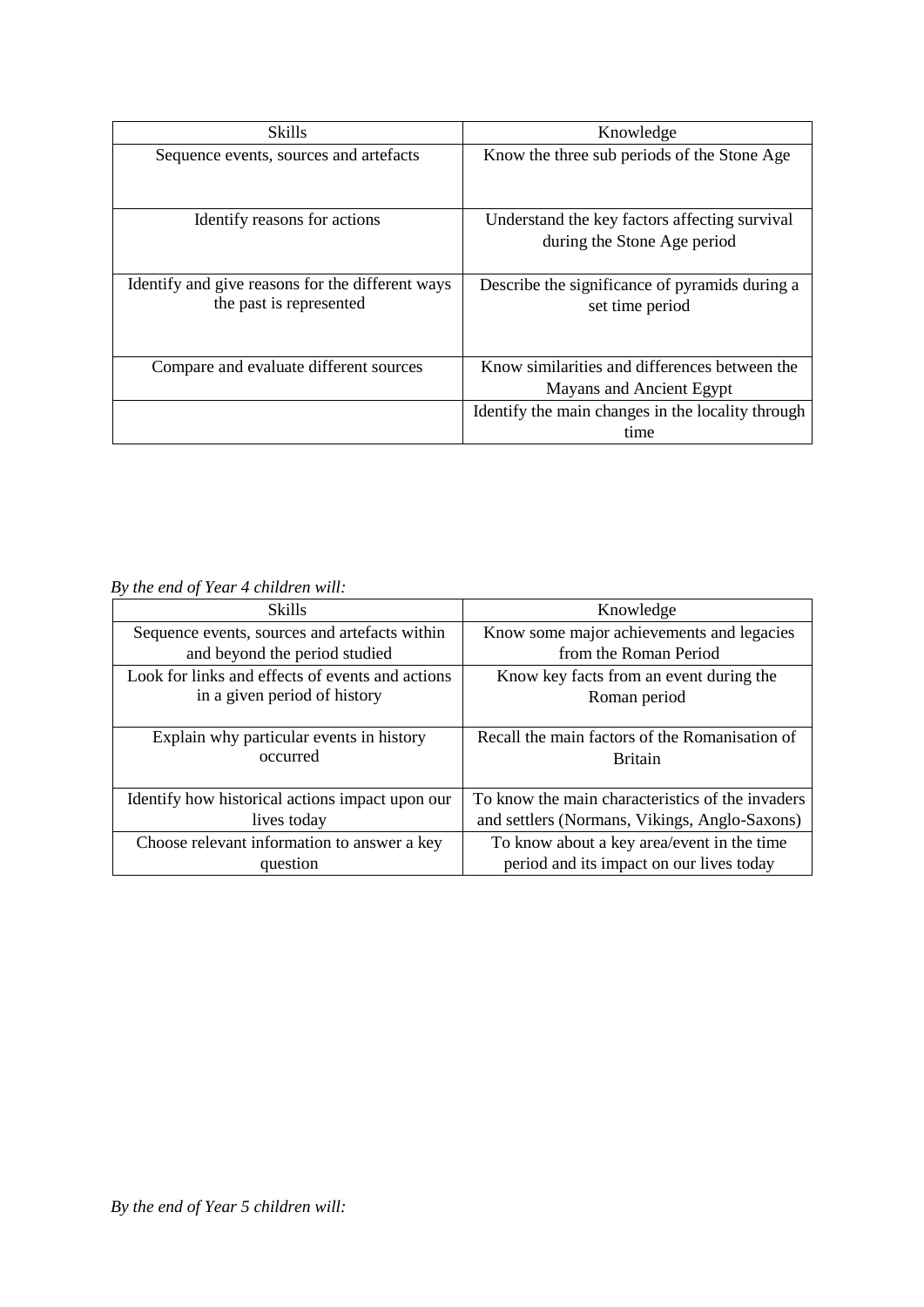| <b>Skills</b>                                                | Knowledge                                       |  |
|--------------------------------------------------------------|-------------------------------------------------|--|
| Sequence key events, sources and artefacts                   | Know the main ways an ancient civilisation has  |  |
| within and beyond the period studied and make<br>comparisons | impacted on our modern lives                    |  |
| Compare different perspectives in a specific time            | Explain the legacy that the Ancient Greeks left |  |
| period eg. Men and women, soldiers and                       | hehind                                          |  |
| civilians                                                    |                                                 |  |
|                                                              |                                                 |  |
|                                                              |                                                 |  |
| Examine causes and results of events within and              | To compare and contrast the modern royal        |  |
| beyond the time period                                       | family with Tudor monarchs                      |  |
|                                                              |                                                 |  |
| Compare sources critically                                   |                                                 |  |
| Draw conclusions about a historical event based              |                                                 |  |
| on sources from different points of view                     |                                                 |  |
|                                                              |                                                 |  |
| Begin to identify primary and secondary sources              |                                                 |  |
| Select relevant information to answer an open                |                                                 |  |
| ended question about a significant event in                  |                                                 |  |
| history                                                      |                                                 |  |

*By the end of Year 6 children will:* 

| Skills                                                         | Knowledge                                                |
|----------------------------------------------------------------|----------------------------------------------------------|
| Sequence key events, sources and artefacts                     | Know the main features of war in the past and            |
| within and beyond the period studied and draw                  | present                                                  |
| conclusions                                                    |                                                          |
| Find out about beliefs, behaviour and                          | Explain how war has changed over time                    |
| characteristics of people, recognising                         |                                                          |
| similarities and differences                                   |                                                          |
| Evaluate how events in history have shaped our<br>modern world |                                                          |
| Compare sources critically and compare their<br>validity       | Describe the impact of conflict upon our<br>modern lives |
| Draw conclusions about a historical event based                |                                                          |
| on sources from different points of view within                |                                                          |
| the time period and beyond                                     |                                                          |
| Select relevant information to give a broad and                |                                                          |
| balanced view of a significant event in history                |                                                          |

Alongside these key skills and knowledge, teachers will be planning teaching and learning to ensure breadth of learning including skills, concepts and attitudes.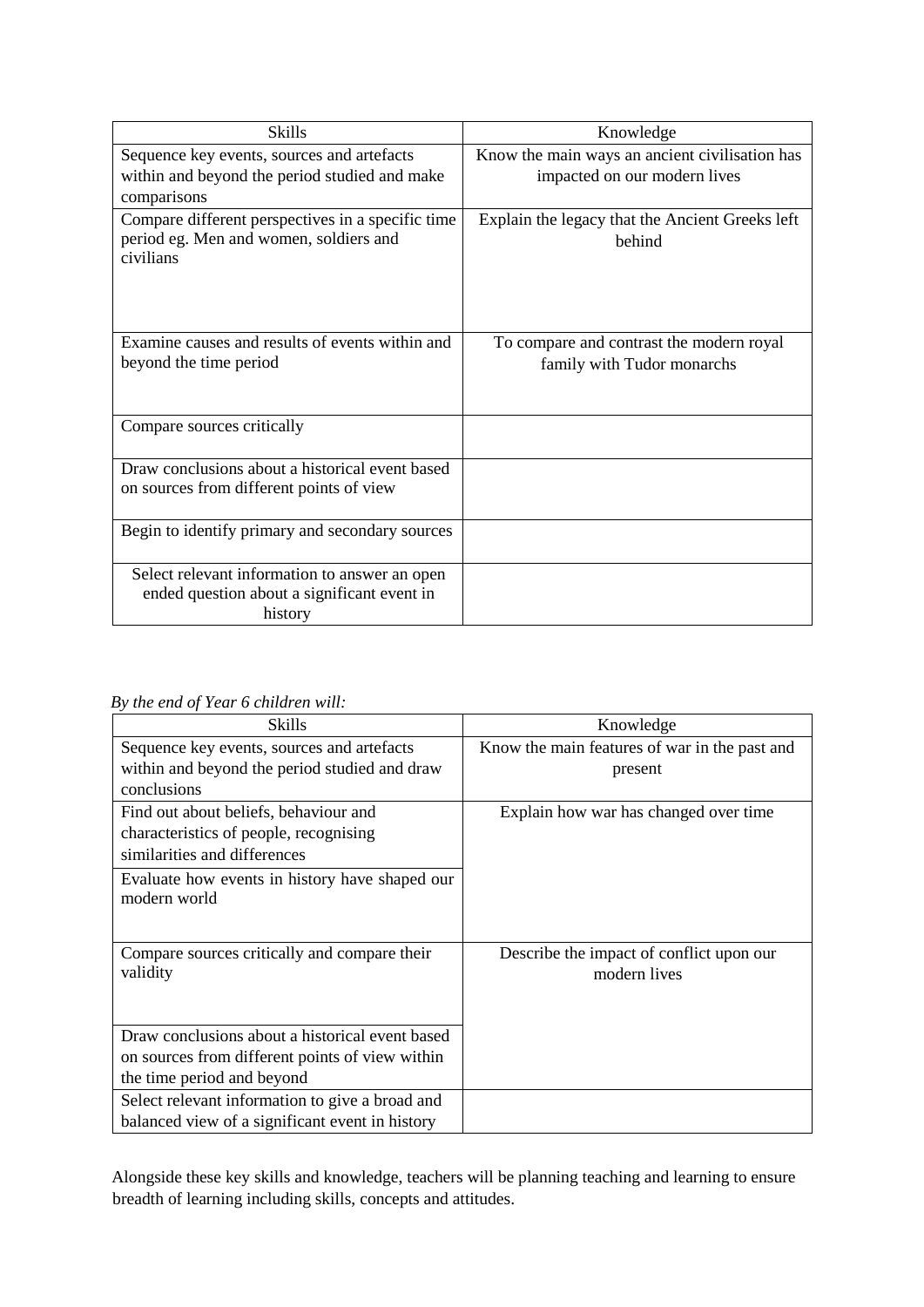#### APPENDIX 2

#### **Reception**

history, past, time, order, objects, look, touch

#### **Year 1**

sequence, different, same, period, fact, fiction, observe, handle, castle, king, queen, royal, battle, power, turret, castle walls, drawbridge, home, toy, material, invention, inspiration

#### **Year 2**

timeline, chronological, compare, similarities, differences, recognise, reasons, result, source, artefact, answer, question, significant, invention, inventor, space, technology, vehicle, travel, effect

#### **Year 3**

actions, reasons, impact, representation, compare, evaluate, select, record, relevant, Stone age, ice age, bronze age, chronology, cave, borer, gatherer, tribe, Neolithic, community, Palaeolithic, evolve, weapons, ancient, civilisation, Egypt, scriptures, pyramid, tomb, sarcophagus, pyramid, tomb, mummification, papyrus

#### **Year 4**

sequence, period, links, effects, occur, historical actions, legacy, conclude, consequence, achievement, legacy, influence, conquer, army, emperor, republic, supremacy, invaders, settlers, runes, confrontation, crusade

#### **Year 5**

points of view, bias, primary, secondary, relevance, appraise, reliability, critique, heir, throne, court. Monarch, reign , defeat, rebels

#### **Year 6**

Perspective, applicability, prejudice, preconception, historical significance, consequence, conflict, war, prisoner of war, propaganda, locality